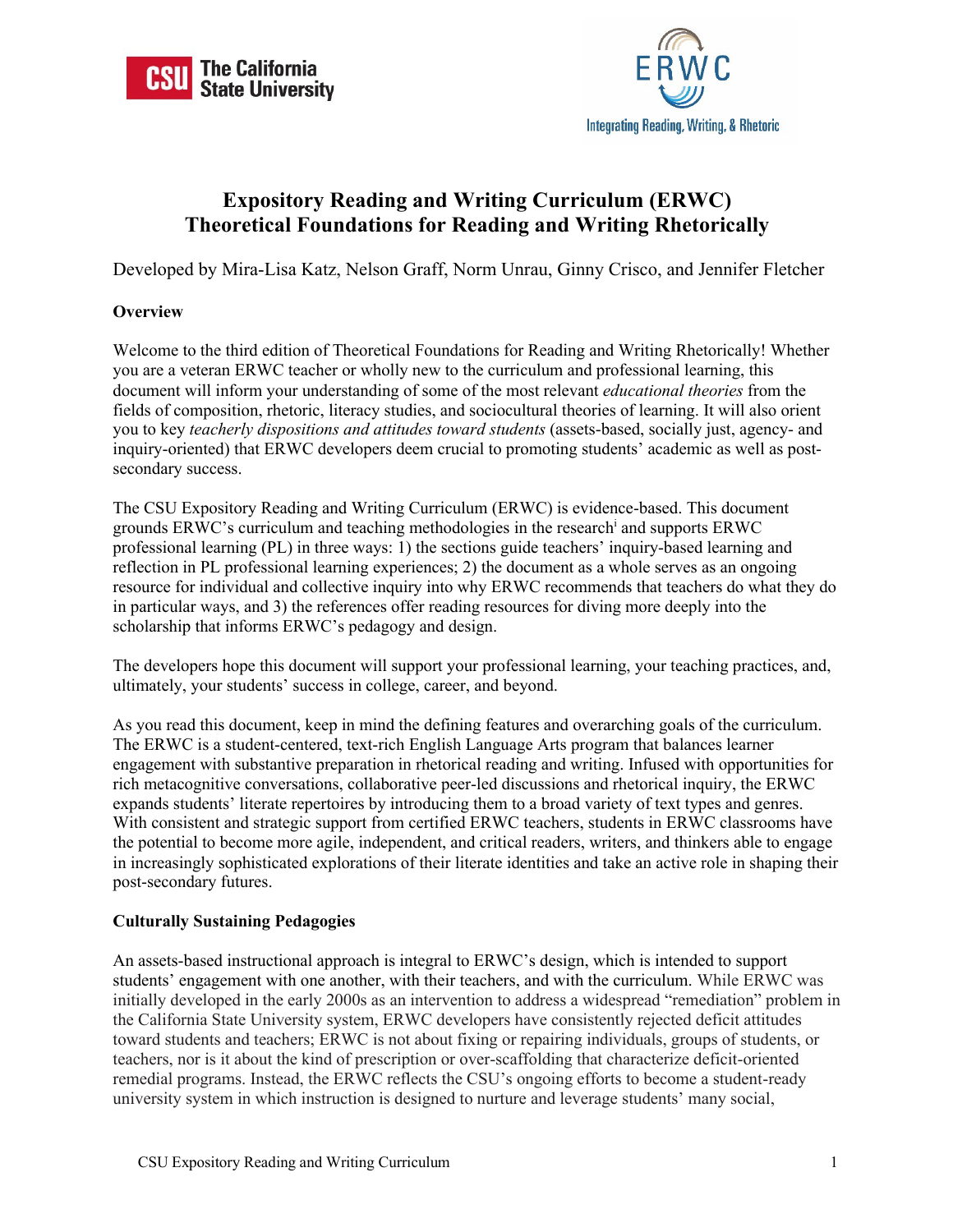linguistic, and cultural assets and values in support of their development as civically engaged and educated citizens.[2]

The scholarship on culturally responsive and sustaining teaching significantly informed the development of ERWC 3.0. In *Culturally Sustaining Pedagogies: Teaching and Learning for Justice in a Changing World*, Django Paris and H. Samy Alim explain that "CSP [culturally sustaining pedagogy] seeks to perpetuate and foster—to sustain—linguistic, literate, and cultural pluralism as part of schooling for positive transformation" (1). It does this, as Alim and Paris write, by positioning "dynamic cultural dexterity as a necessary good" and by seeing "the outcome of learning as additive rather than subtractive" (1). In this pedagogical approach, students' strengths and assets--including "their languages, literacies, cultures, and histories" (Alim and Paris 1)—are valued and enriched, not treated as deficits to be denied or remediated. Instruction draws on students' own sociocultural experiences to make connections across diverse subjects and settings, including those outside of school. The goal of a culturally sustaining pedagogy is liberation rather than assimilation.

Our assets-based stance extends to teachers as well, seeking to build on *all* community members' respective social, linguistic, and cultural resources to support rich literacy experiences. We offer ERWC teachers professional learning that can expand opportunities for involving students in discipline-specific literacy practices and we encourage teachers to continually build connections between their students' valuable out-of-school knowledge, language, and literacies and the in-school knowledge, language, and literacies that will support students as they move beyond high school. Because students learn and teachers teach within unique school contexts, the curriculum is flexibly designed so that teachers can adapt it to their particular students' learning goals, needs, and interests.

#### **Reading and Writing as Social Practices**

One assumption underlying the ERWC is that reading and writing are not simple skills; rather, they are complex sociocultural practices that reflect and even shape our social worlds.<sup>ii</sup> Reading and writing entail long-term learning processes that are influenced by sociocultural factors such as how a teacher explains a particular literacy task, the features of the text itself, the reader or writer's familiarity with particular genresiii or media, and the social interactions and environments (institutional, communal, familial) in which reading and writing occur. In this digital age, texts have garnered increasing power to influence the world. (Twitter and Facebook's roles in U.S. politics serve as recent cases in point). In addition, our background knowledge and our habitual ways of interacting with text outside of school (at home, among friends) influence how we meet the task of comprehending academic literacies; therefore, and perhaps now more than ever, it is critical to support students in becoming proficient users of these new genres, media, modalities, and rhetorical moves. Part of our work, then, is to support all students in making connections between the textual worlds they currently inhabit and those of the writers we want them to know, understand, appreciate. Perhaps one day they will join the ranks of these writers themselves. Because reading and writing are communicative acts embedded in complex sociocultural contexts,<sup>iv</sup> in teaching reading and writing, we are facilitating an important meeting of minds and life worlds on page and screen.

As teachers of complex content area literacy practices, not only are we introducing students to the genres most valued in our discipline of English Language Arts, over time we are also involving them in increasingly sophisticated types of disciplinary thinking—the ways of communicating about and interacting with texts in our content area. Practitioners within disciplines such as English, science, or history employ a specialized discourse that is accepted by fellow members of that discourse community. Each discipline or community (medical, religious, political, athletic, artistic) has accepted conventions for speaking, writing, reading, and thinking about ideas that are valued by its members. Consider the "evidence" a literary scholar or art historian would provide to analyze a writer or painter's style or oeuvre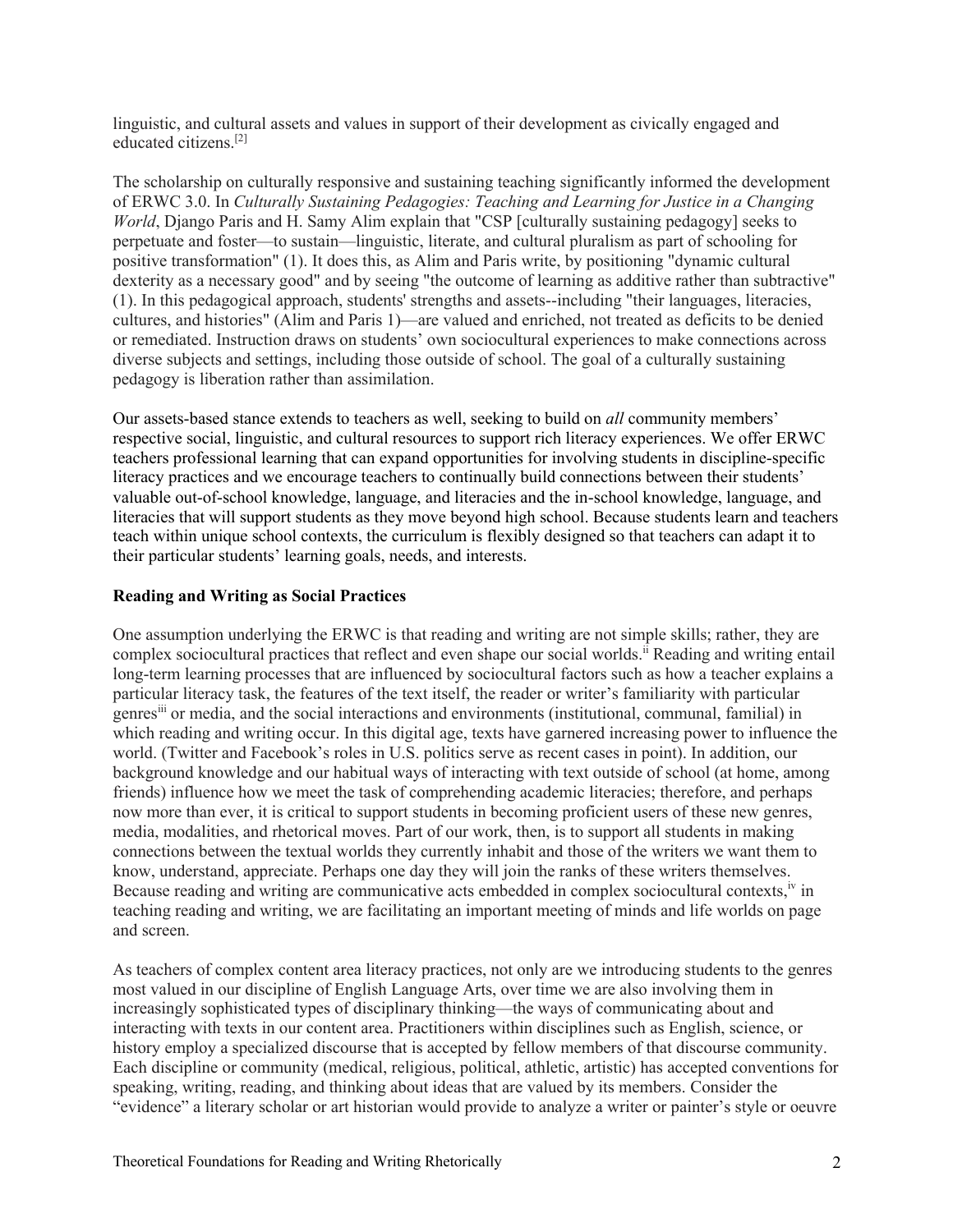compared to the evidence a mathematician or scientist might offer to demonstrate a theory. So, while *what* we read and write matters a great deal (content), *how* and *why* we read and write (our approaches to stylistic choices, text structure, and interpretation) are important as well. To apprentice students to the wide-ranging practices of English Language Arts, ERWC modules offer numerous opportunities for students and teachers to engage collaboratively in ELA and ELD content, practices, and processes because to do it well takes considerable time and practice.

#### **Broadening Notions of "Reading," "Composing," and "Literacy"**

The ERWC aims to facilitate students' success through a rigorous curriculum that supports them in learning to interpret and produce the many types of complex texts they will encounter, and be expected to synthesize, critique, and use in post-secondary education and the globalizing world of work. While students continue to derive great benefit from reading fiction, creative non-fiction, poetry, and drama, they also benefit from developing fluency with visual, digital, and multimodal texts as well as with multigenre texts that may blend exposition, diary entries, letters and other primary sources, and/or poetry in service of a story, essay, or argument.

Not only have the *types and varieties of texts* that students regularly engage with changed but the expectations for the kinds of *text-based tasks* students regularly perform have expanded.[1] Digital media—often non-linear and associative—require students to navigate and compose in new ways. Current state standards like the California Common Core emphasize expository texts and the U.S. Department of Education's College- and Career-Ready Standards emphasize "higher-order skills that students need to think critically, solve real-world problems, and be successful in the 21st century and beyond" (https://www.ed.gov/k-12reforms/standards). Young people are now routinely expected to comprehend and author multi-genre pieces, read and write multimodally, and comprehend texts composed in formats that necessitate complex cognitive work, including synthesis, hypothesis formulation, analysis, persuasion, and storytelling. It is no longer simply a matter of writing formulaic five-paragraph essays, or reading to retrieve, recall, and evaluate; the demands of literacy have multiplied exponentially to keep pace with the digital proliferation of genres and text types, not just in ELA, but across the disciplines (think of the now frequent use of data visualization in science or journalism, for example).

Researchers who have examined the reading demands in high-school and college classes in four disciplines—American History, Political Science, Biology, and English—conclude that reading differs in secondary and college contexts in terms of both the nature of the texts and the reading tasks assigned, with college students reading more and being required to synthesize and craft their own arguments based on multiple texts.<sup>[2]</sup> Authoring these varied types of texts requires students to become more versatile readers who can flexibly respond to the needs of each rhetorical situation as it arises within the context of a particular discourse community.[3] College, career and community contexts also require young people to be skilled notetakers and annotaters; writers of abstracts, bibliographies, case studies, lab reports, summaries, research papers, analyses and essays; composers of multimedia, multi-genre presentations and portfolios. Students are learning to negotiate this broadening array of genres and modalities at the same time that they are becoming conversant with the distinct characteristics of disciplinary discourse. Like all complex social practices, learning to read and write in these multifaceted ways—in English, Science, History, and Math—takes time and repeated opportunities with plentiful and strategic guidance. And for many students, particularly English learners, many of whom are learning academic English as an additional language, these skills can and should be explicitly taught.<sup>[4</sup> The ERWC builds these complex literacy practices and rhetorical skills to prepare students to engage fully in the varied types of literacy practices they will encounter in a variety of post-secondary contexts, including, but not limited to, career technical education, trade schools, community colleges, four-year universities, career, and civil and community services.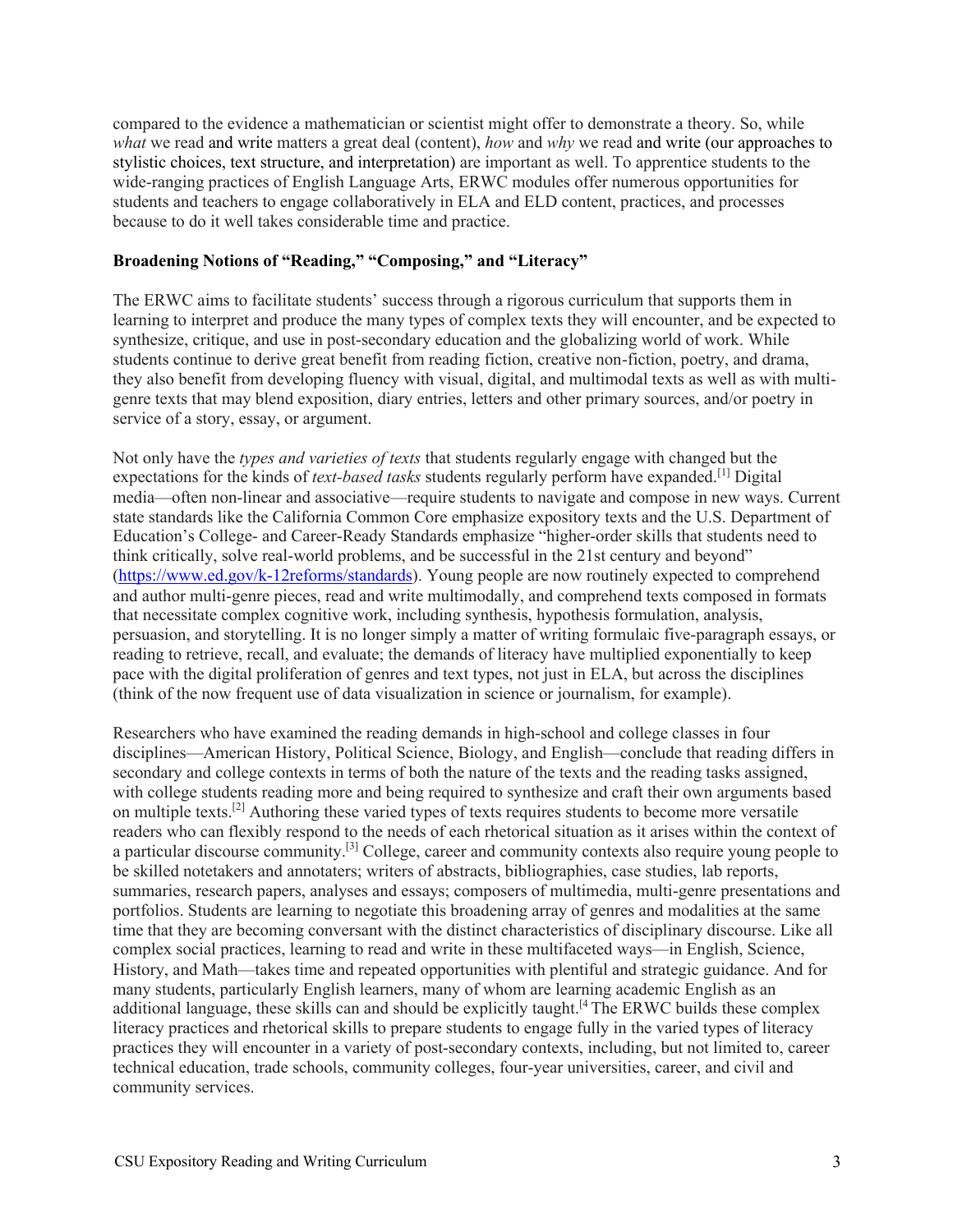## **Thinking Rhetorically**

ERWC borrows in a principled way from both classical and modern descriptions of rhetoric to build learners' transferable abilities in rhetorical thinking. The curriculum retains Aristotle's focus on finding the best available means of persuasion, with its emphasis on how speakers/writers present themselves (ethos); how they develop their ideas and arguments (logos); and how they appeal to listeners' values, senses of themselves, and emotions (pathos). Yet the curriculum also ventures beyond argument and persuasion to consider rhetoric, as Phyllis Ryder writes of rhetorical analysis, "a valuable tool for understanding and preparing to engage in the world." This more expansive definition of rhetoric leads to the curriculum's emphasis on rhetorical situations (Bitzer 1968) and their components as key concepts for learners to study in order for them to flexibly adapt their communication to the many purposes and audiences they are likely to encounter in and out of school. ERWC focuses on helping learners think rhetorically, by which we mean prepare them to carefully consider what communication choices present themselves and will best serve their purposes for any given context.

Questions about rhetoric teach students to notice how authors deploy linguistic strategies designed to influence readers. Students are sometimes surprised to discover that they themselves are the people (the readers) these strategies are intentionally being employed to persuade. As they become better able to perceive the rhetorical patterns in action and recognize that they are personally part of a larger conversation (members of a discourse community), they also begin to feel that they have some power over the text, and through the text, some power to shape others' thinking and actions. This awareness of their own power "to read between the lines," as one student put it, has the capacity to increase students' engagement with reading and subsequently help them become rhetorical writers who are capable of wielding words with greater nuance, agility, and influence.

As they learn to read like writers (Bunn 2011), students come to understand how writers attempt to influence their readers. And as they work with their peers and teachers to collaboratively sort out what they think (see section below on student-centered discussion), the power dynamics in the classroom begin to shift. Valued as co-constructors of knowledge and understanding, students internalize these ways of working with text over time, becoming more independent and enabling teachers to shift or reduce scaffolding as students take on the rigorous work of disciplinary learning.

As the tables turn and students shift to writing like readers, they work to consciously apply a rhetorical writer's tools. In the writing rhetorically stage of the ERWC, students consider the importance of audience, purpose, ethos, message, and genre to affect readers in particular ways, and they make an active contribution to the conversation among voices and texts they have been interacting with through reading and discussion.

The conversational back and forth—in person as well as on paper and screen—is central to the ERWC's rhetorical approach: readers and writers orient their actions to those of others based on social rules of conduct. As readers and writers develop their understanding of these social rules, they come to understand that the knowledge base is not neutral; there is always a response—a motivated agreement or disagreement. The ERWC teaches strategies for making meaning (comprehension) within an approach that also takes into account the broader rhetorical concerns of varied academic literacies. "Skills" conceived here in their broadest sense—are empowering; learning to use the tools of a discourse community allows young people to become active participants in disciplinary conversations, perhaps even effecting change as a result of their involvement.

## **Supporting Literacy through Student-Centered Discussion**

ERWC's commitment to extensive opportunities for student discussions (in pairs, trios, small groups, and whole class) is rooted in two related ideas: learning is social and learning leads development.<sup>Y</sup> That is, we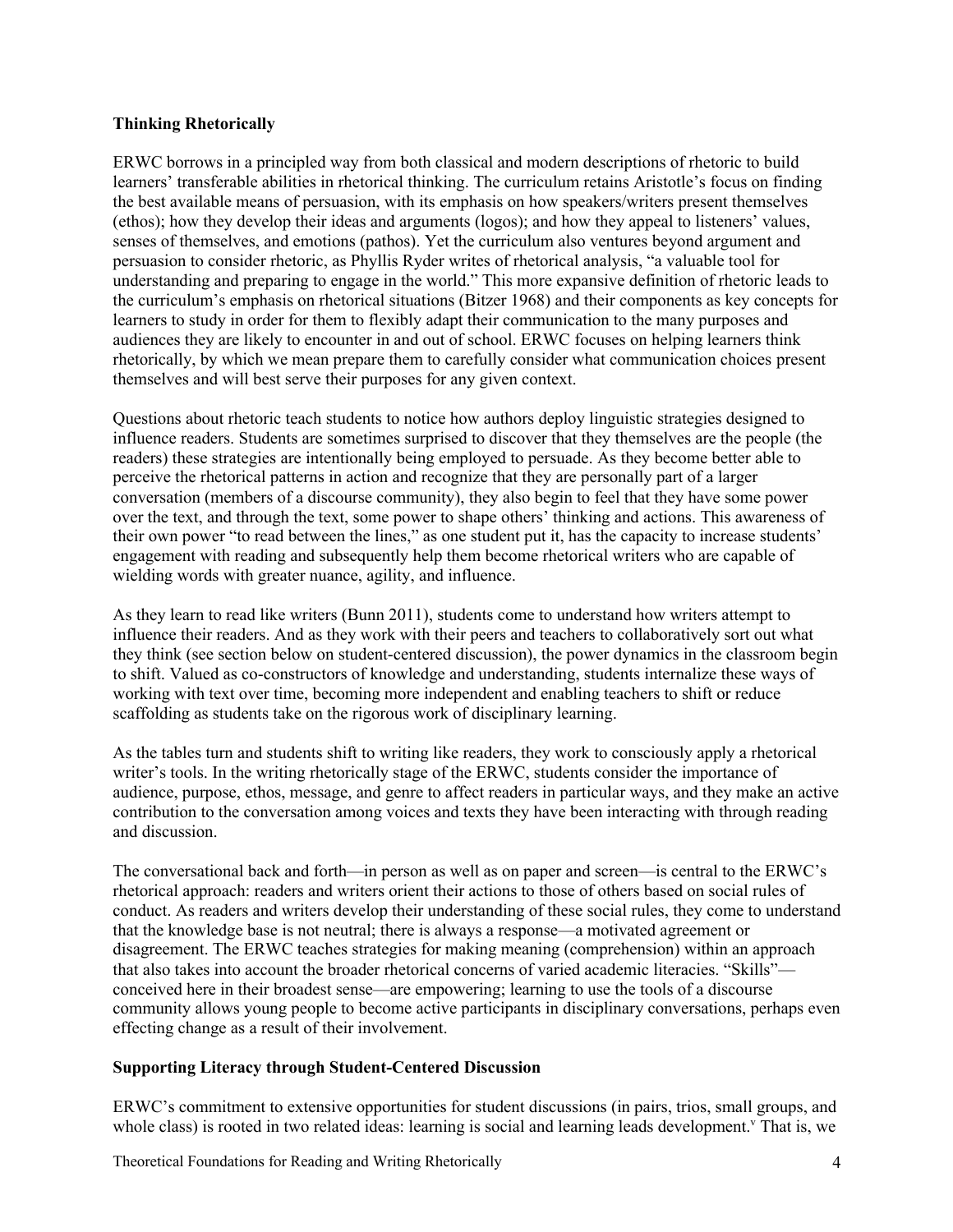first encounter new ideas, processes, and information in real world contexts (including in texts), and we then make sense of new knowledge collaboratively through talk and social interaction with others. Over time, we internalize these new understandings, and as a result of doing so, we are eventually able to draw on and build from new knowledge independently. New learning, once internalized, thus pushes

development forward and upward—learning leading development.

ERWC leverages these socially-rooted dimensions of learning by centering students' voices, offering them frequent occasions to collaboratively make sense of (read, converse, write, and think together about) high-interest topics written in different genres for varied purposes. Such plentiful opportunities for textcentered talk among peers—about content, structure, meaning-making, and rhetorical stance—also cultivate students' sense of curiosity and boost motivation and engagement. Rich conversations also offer all members of the classroom community many models for thinking—everyone has access to others' thought processes and use of language, both in terms of comprehension strategies and rhetorical perspective taking. Importantly, ERWC's emphasis on classroom conversation gives students repeated openings to reflect metacognitively on their unique internal processes; as they consider their own thinking processes and externalize them through conversation, their internal practices become available for discussion and accessible for modification. Effective ERWC classrooms thus prepare students to participate more fully in university-level academic work, workplace collaborations, and civic activities by inviting students to share their thinking, make choices about which direction to go, and agentively advance their own learning.

Teachers and students in ERWC classrooms become co-inquirers, delving into texts and constructing knowledge together. Supported by their teachers, students work together and alone to paraphrase, synthesize, elaborate, clarify, analyze, and build mutual understanding. In ERWC classrooms, talking is thinking and listening is also learning. Over time, as teachers release responsibility to students for doing more of the hard work of learning, including releasing interpretive and facilitative roles to students, there is less emphasis on eliminating "wrong" answers and more collaborative and open-ended intellectual exploration. Because such student-centered discussions support deeper thinking, they also foster better writing.

## **Expanding the Inquiry Space**

ERWC strategies, resources, and module activities nurture student agency by expanding the inquiry space in ELA and ELD classrooms. Instead of teaching toward a "right" answer or prescribing fixed rules and formulas for students to follow, an inquiry-based approach supports students in becoming flexible, adaptive, and reflective thinkers and communicators.

While inquiry certainly involves asking questions—teachers asking questions about form and content, students asking one another about their evidence for interpretations or claims, students asking questions as they read and annotate in the margins, and teachers and students inquiring collaboratively into a text's meaning as well as into their own thought processes—inquiry is also a stance toward learning and knowledge building.

Rooted in openness and curiosity, ERWC's inquiry stance honors a variety of possible textual interpretations and perspectives that readers and writers work together to construct through a combination of metacognitive reflection and rhetorical thinking. ERWC creates inquiry spaces (for teachers in professional learning and students in classrooms) in which individuals with varied sociocultural and linguistic backgrounds, values, and life experiences share varied ways of taking/making meaning from texts through extended dialogue.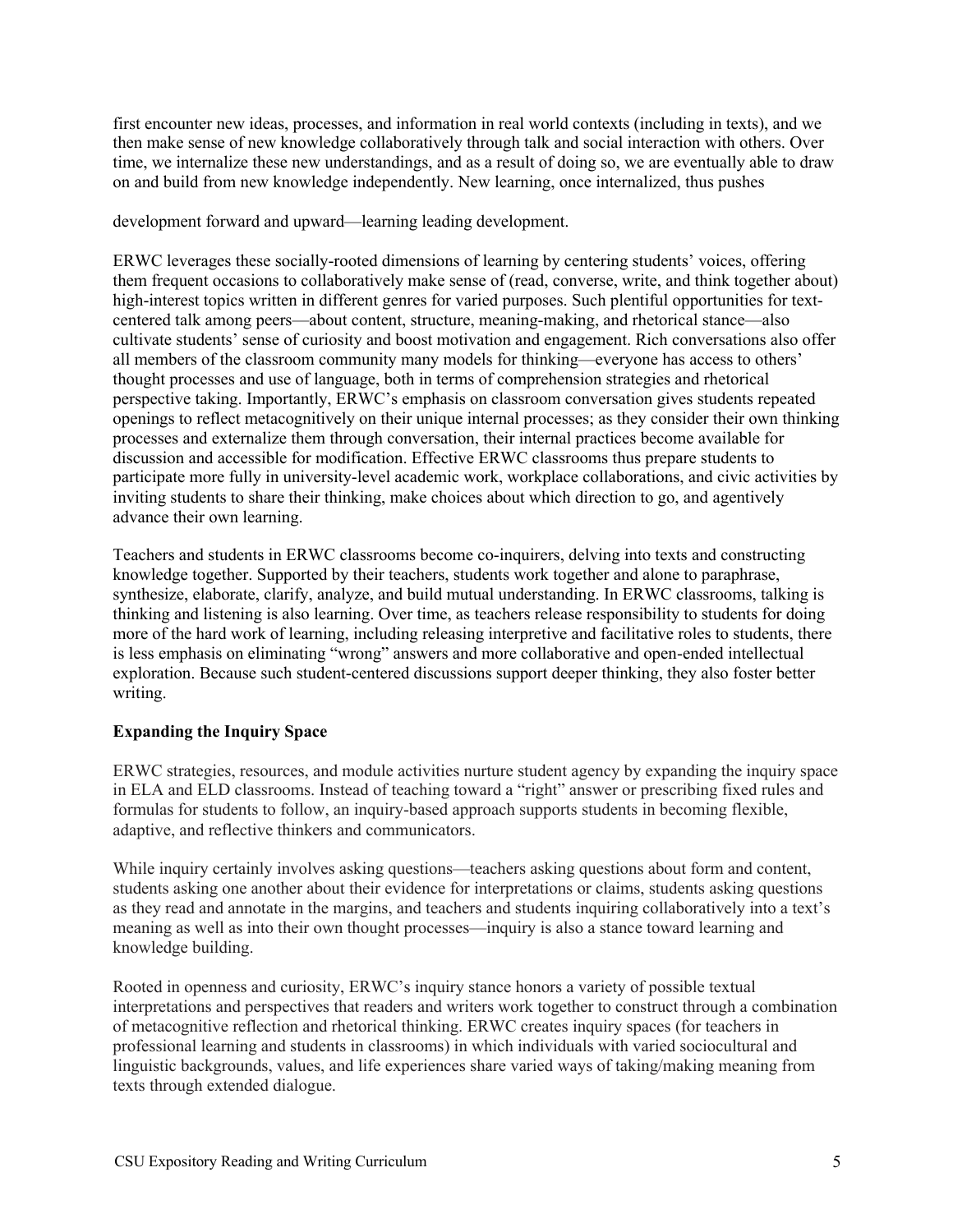We agree with our Reading Apprenticeship colleagues, Schoenbach, Greenleaf & Murphy (2017), that inquiry "is an active, intentional process animated by questions and observations. The inquirer actively engages in constructing new understandings by building theories, finding patterns, and making meaning. Inquiry experiences are therefore potentially transformative in their impact on knowledge and practices" (Schoenbach, Greenleaf and Murphy 51).

Inquiry-based instruction purposely avoids guiding students to particular interpretations of texts. ERWC's inquiry stance means that teachers trust students to do their own thinking and encourage them to ask their own questions. It also means allowing students to make their own mistakes and draw their own conclusions since confusion and possible misinterpretation are where learning and knowledge-building often begin. It is therefore perfectly normal in ERWC classrooms for students—and teachers—*to not know everything*. It is also very acceptable to change one's mind based on new evidence or information gleaned from reading text or conversing with peers. Not knowing is where new learning becomes possible—it is the jumping off point for discovery, learning, and development. Over time, ERWC teachers learn to trust that even if they don't tell their students the answers, or lead them toward the answers, students will "get it." This trust in students' capacities to do the very hard work of learning is absolutely central to ERWC students' success, as evidenced in the attention the curriculum gives to productive struggle.

## **Supporting Productive Struggle and Goal Setting**

ERWC is grounded in the idea that productive struggle leads to growth and independence. One challenge for many teachers is letting go of control in order to give more to their students. It can be uncomfortable to witness students' frustration grappling with complex and perplexing new material, texts, or ideas. Because we want students to succeed, it can be tempting at times to reduce the learning load by providing students with "right answers" or correcting their "wrong" answers. Indeed, teachers sometimes feel guilty for not jumping into the fray during student discussions to offer the kinds of interpretations that disciplinary experts would deem relevant or valuable.<sup>vi</sup> Our challenge as teachers is to build our own confidence about our students' ability to do the work*.* This may mean shifting our views of both what students are capable of and what our role is in guiding learners' processes. Rather than over-scaffolding (explaining content, fostering particular interpretations, giving directives, evaluating responses), inquirybased teaching relies on extensive modeling of the discourse patterns themselves—rhetorical questioning, for example—encouraging students to formulate their own questions—to forge their own paths to developing literacy expertise, content knowledge, and a robust sense of themselves as able learners, readers, and writers. The struggle with complexity and novelty becomes productive—i.e., produces growth—when it is supported through practices such as metacognition, goal setting, and teacher modeling.

To foster classroom communities where it is not only safe for students to ask questions and share uncertainty, but encouraged, takes time and repeated opportunities. When students can risk admitting confusion about what a text or group of texts might mean, or puzzle with a peer over how to put together a multi-genre writing assignment, their skills and disciplinary expertise expand as does their confidence in their ability. More comfort with skills combined with confidence in one's capacity leads to greater motivation to keep doing the hard work of learning. Supporting students in doing this hard work fosters intellectual growth and agency.

In addition to providing space for students to question and explore their own thinking and cultivate a sense of self-efficacy, ERWC offers students repeated opportunities to set goals for themselves and make choices about their learning that support their continued development. The curriculum also guides students and teachers in identifying criteria and evidence that will indicate the achievement of the learning goals and facilitate ongoing formative assessment for learning. By attending to the importance of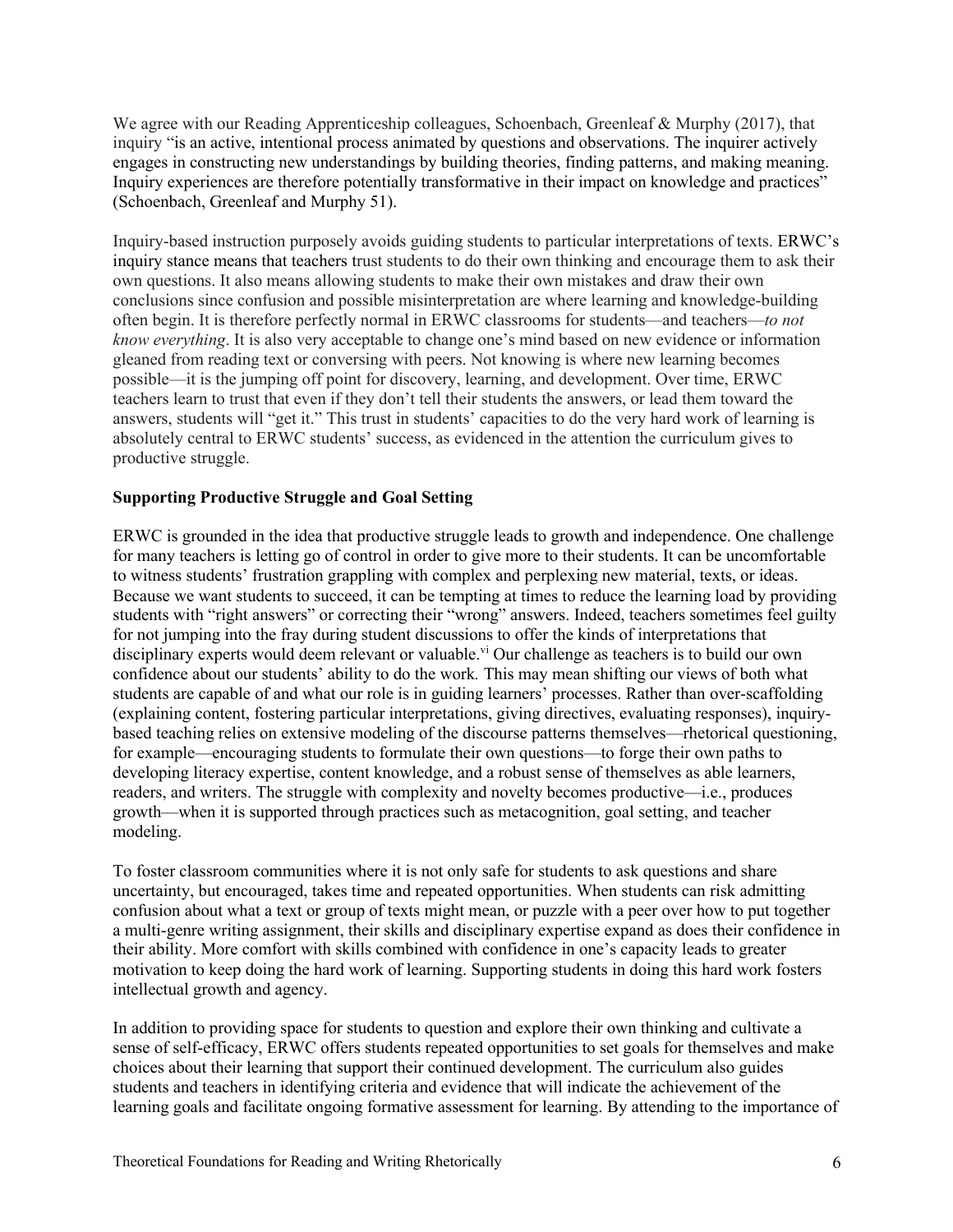problem solving and goal setting, the ERWC thus scaffolds for independence rather than task completion.

# **Universal Design for Learning**

ERWC integrates Universal Design for Learning (UDL)<sup>vii</sup> to address social justice and create equity for students with disabilities, general education students, and English learners. UDL is a curriculum-agnostic approach to pedagogy that seeks to support all students' access to general education by implementing accessible, flexible, and challenging curriculum. Its flexibility addresses more than the needs of the struggling learner, however; it cultivates practices that support all learners, including high-performers as well as students who struggle in a variety of ways. The ERWC Assignment Template and modules have been designed with UDL in mind, providing options for addressing engagement, action and expression, and representation—the core principles of the UDL Guidelines.

One myth UDL debunks is that of the "average student." Meyer, Rose, and Gordon argue that because abilities to perceive are mediated by which modalities students favor and how they take in information (visually, auditorily, through gesture, etc.), learners have different needs but none are average. Variability in learning depends on students' previous experiences with school, family history, sociocultural and linguistic backgrounds, economic status, life encounters, and the social circumstances in which teaching and learning take place. Thus, from a UDL perspective, variability can change based on the task, the environment, the instructional design and modality, and an individual's previous experiences and resources.

Planning for variability can seem overwhelming, so Meyer, Rose, and Gordon simplify by focusing on three networks: Affect, Recognition, and Strategic Networks. *Affect* is the "why;" it is the place of engagement, motivation, and purpose where students gain and sustain interest in a topic. It is also where relevance is cultivated, threats and distractions can be minimized, and teachers can encourage students' reflection and self-assessment. *Recognition* is the "what" of learning. It is where students can become resourceful and knowledgeable by accessing information through varied media and modalities. It is about how patterns are highlighted and recognized, where background knowledge is accessed, and where transfer and generalization occur. Teachers can provide students with a variety of options for accessing information, including multimedia, visual, aural or other symbolic means of expression, including language and gesture. *Strategic Networks* are the "how" of learning. Students develop goals and strategies for monitoring their own progress toward completing projects as they learn, representing what they know in a variety of ways, including visual, multimedia, and kinesthetic means (Meyer, Rose, Gordon 31; CAST).

In order to support students in making effective choices, ERWC developers have created the Cycle for Cultivating Expert Learners. UDL's end goal—through the various brain networks—is to create expert learners, who are, according to Katie Novack in *UDL Now!,* resourceful, motivated, and strategic. The Cycle for Cultivating Expert Learners

- Emphasizes an inquiry approach to learning
- Practices goal setting for students and teachers to support agency in learning
- Offers choices for learning, emerging from goals
- Integrates formative assessment to provide regular feedback for both students and teachers
- Evaluates student performance (and has them evaluate it) through summative assessment
- Reviews choices, progress, and process through reflection.

This cycle structures student choices and provides them and their teachers opportunities to reflect on those choices to promote transfer of learning and more effective choice-making during the future learning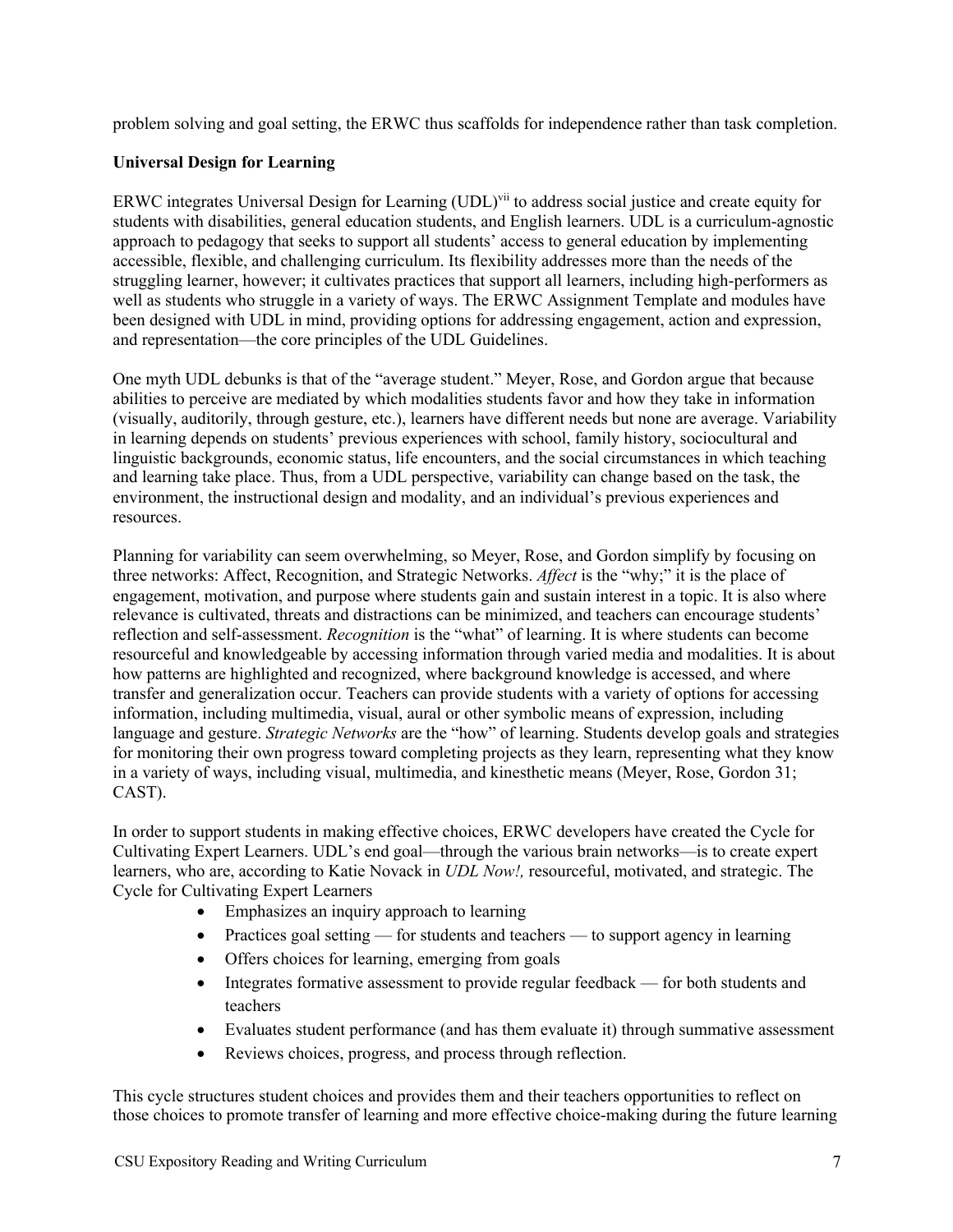cycles. Through this recursive and emergent process, students gain agency and control over what they want to learn and continually enhance their abilities as active and strategic learners.

#### **The Roles of Engagement and Motivation**

In addition to helping students build skillful and strategic rhetorical literacy practices, the ERWC responds directly to frequent calls to improve motivation and engagement in order to enhance reading comprehension, literacy, and academic achievement. Interest and intrinsic motivation can lead to longterm and deeper levels of text-based learning (Naceur and Schiefele 2005), and, like other programs (i.e., CORI and Reading Apprenticeship), the ERWC harnesses authentic interest and inquiry to encourage students to invest personally in literacy.

The reading selections for ERWC modules encompass topics and themes of interest to adolescents (e.g., social media; climate change; the juvenile justice system; teenagers and sleep; gender and culture; bullying) and embody powerful rhetorical strategies and models of language use that students can discuss and analyze deeply. Most importantly, the issues addressed in the modules are relevant to the lives of young adults and are truly debatable—a fact that the curriculum reflects by including readings that represent multiple perspectives on topics. Rather than promoting a particular position, the modules provide instructional routines, tools, and materials that afford students a variety of entry points into ongoing conversations. Through extended conversation and writing, students explore their positions relative to each topic and interact in many different ways with texts, their peers, and their teachers to establish and develop their perspectives.

#### **Transfer of Learning**

Teaching for transfer of learning across in-school and out-of-school contexts is a critical aspect of the ERWC's culturally responsive pedagogies. Transfer of learning is the adaptation and application of prior learning in new situations (Haskell 2001; National Research Council 2012; Perkins and Salomon 2012). This involves repurposing, or "remixing" (Yancey et al 2018), knowledge, skills, and dispositions acquired in one setting so that they can be meaningfully redeployed in settings that may differ significantly from the original learning environment. For example, a student who edits videos or music in their free time can leverage those skills to make and evaluate organizational choices in written compositions. In a similar way, a student who plays a sport or works a part-time job can transfer habits of mind such as persistence, engagement, and responsibility to their academic work. Through its attention to teaching for transfer, the ERWC honors and nurtures the cultural, linguistic, and personal resources students bring with them to the classroom and helps them to connect their learning to their everyday and future lives.

Developing a sense of agency and identity as literacy learners means developing what Kathleen Blake Yancey and her colleagues call a "writing-transfer mindset" (43) or more appropriately for ERWC, a "reading/writing-transfer mindset." The ERWC curriculum is designed to support students in developing both practice in and the conceptual knowledge of reading and writing rhetorically that will help them transfer that knowledge to new reading/writing situations in their lives. Yancey and her team have found that studying key terms related to writing, supported by frequent reflection, helps college students approach writing more mindfully in classes following their composition classes, and ERWC has taken a similar approach, with concept mini-modules introducing key concepts that learners can use to engage with both reading and writing in the present and future. Other research on transfer of learning reveals that "meta-awareness about writing" remains with learners from their composition classes (Wardle 77) and that writing knowledge correlates with more success in writing in a variety of contexts (e.g. Beaufort 1999; Graham and Perin 2007; Saddler and Graham 2007). This emphasis on developing a conceptual vocabulary to describe rhetorical decision making is likely, therefore, to support learners in applying the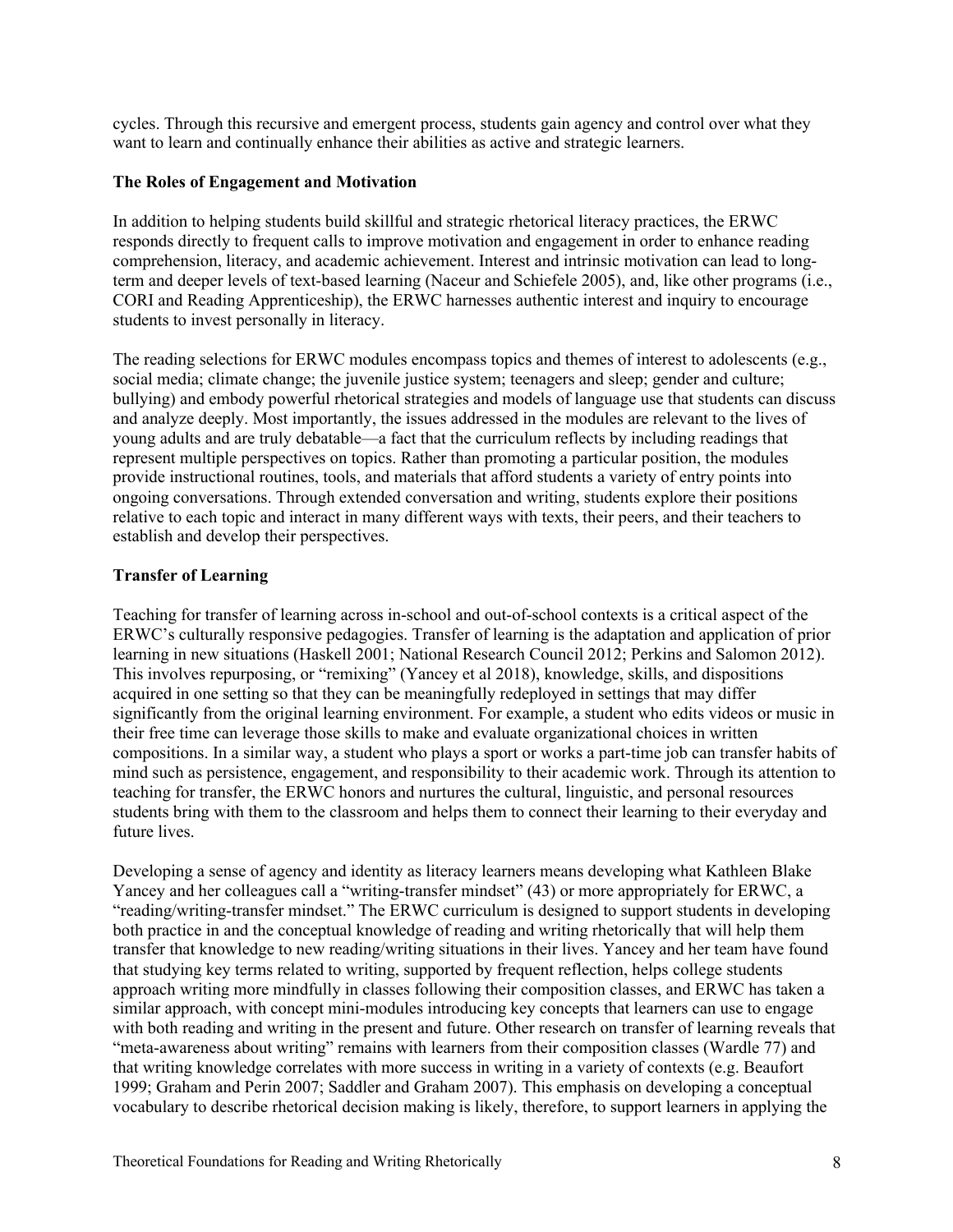skills of rhetorical thinking beyond their high-school English classes.

This reading/writing-transfer mindset develops as students practice applying strategic rhetorical approaches to engage deeply in critical reflections about high-interest texts on varied topics. Applying rhetorical thinking in multiple contexts is an important part of the process (cf. Yancey et al 2018). Learners practice adapting routines of reading and writing rhetorically, deepening their understanding of and comfort with the practices of expert readers and writers. As students come to exert greater control over the reading process as well as the writing they do in response to the readings, their perceptions of themselves as autonomous learners and thinkers grow.

The reading/writing-transfer mindset begins, though, with recognizing, and helping learners recognize, that they already bring expertise with language and text to the classroom. Students already read many texts expertly (lyrics to popular music; video game instructions; social networking posts; many varieties of online multimedia; hobby-related reading). Building bridges between in-school and out-of-school worlds by inviting students to bring such texts into the classroom for collaborative analysis can provide students with a conscious understanding of their own knowledge and expertise and cultivate self-esteem and confidence with and through literacy activities. Such activities also foster the development of literate identities and promote a willingness on learners' parts to experiment with new forms of literate involvement.

# **Conclusion**

The ERWC supports young people's development of deep literacies and literate identities—the skills, dispositions, and habits of mind that will expand their opportunities to engage fully and meaningfully in the twenty-first century. Perhaps most importantly, at the same time that the ERWC makes the option of higher education real for students who might never have considered college, it also prepares them for the literacy demands they will encounter—whether they choose to enroll in a two- or four-year college, move directly into varied careers, or pursue vocational or military training. It is our greatest hope that all ERWC students will be well prepared to navigate the diverse contexts and challenges of their future lives.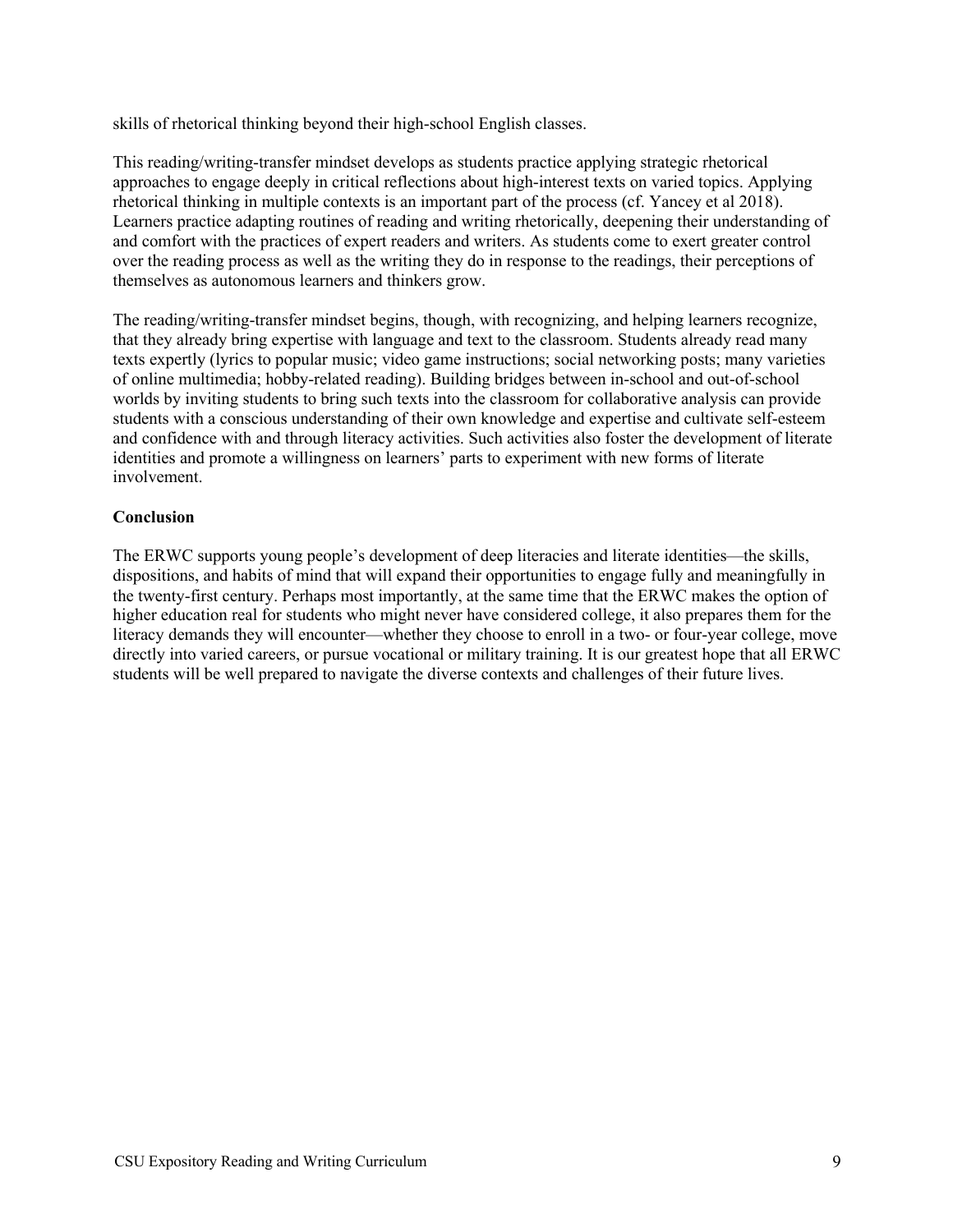#### Works Cited

Barton, Hamilton, et al. *Situated Literacies: Reading and Writing in Context*. Routledge, 2000. Beaufort, Anne. *Writing in the Real World*. Teachers College Press, 1999.

Bitzer, Lloyd F. "The Rhetorical Situation." *Philosophy & Rhetoric*, vol. 1, no. 1, 1968, pp. 1-14.

- Brandt, Deborah. *Literacy as Involvement: The Acts of Writers, Readers, and Texts*. Southern Illinois UP, 1990.
- Bunn, Mike. "How to Read Like a Writer." *Writing Spaces: Readings on Writing*, vol. 2, edited by Charles Lowe and Pavel Zemliansky, Parlor Press, 2011, pp. 71-86.
- Cook-Gumperz, Jenny. *The Social Construction of Literacy*. 2nd ed., Studies in Interactional Sociolinguistics. Cambridge UP, 2006.
- Fong, Anthony, et al. "Evaluation of the Expository Reading and Writing Course: Findings from the Investing in Innovation Development Grant." WestEd, 2015.

Gee, James Paul. *Social Linguistics and Literacies: Ideology in Discourses*. 3rd ed. Routledge, 2008.

- Graham, Steven, and Dolores Perin. "A Meta-Analysis of Writing Instruction for Adolescent Students." *Journal of Educational Psychology*, vol. 99, no. 3, 2007, pp. 445-76.
- Greenleaf, Cynthia & Katz, Mira-Lisa. "Releasing Responsibility for What? Developing Learning Environments for Text-Based Inquiry in the Disciplines in Secondary Schools." *The Gradual Release of Responsibility in Literacy Research and Practice,* edited by Mary McVee, Evan Ortlieb, Jennifer Reichenberg, and P. David Pearson. Literacy Research, Practice and Evaluation, vol. 10, Emerald Publishing Limited, pp. 37-52, 2019.
- Hall, Tracey E., et al. *Universal Design for Learning in the Classroom: Practical Applications. What Works for Special-Needs Learners Series*. 2012.
- Haskell, Robert E. *Transfer of Learning: Cognition, Instruction, and Reasoning*. Educational Psychology, Academic P, 2001.
- Lee, Carol D. "The Multi‐Dimensional Demands of Reading in the Disciplines." *Journal of Adolescent & Adult Literacy,* vol. 58, no. 1, 2014, pp. 9-15.

Theoretical Foundations for Reading and Writing Rhetorically 10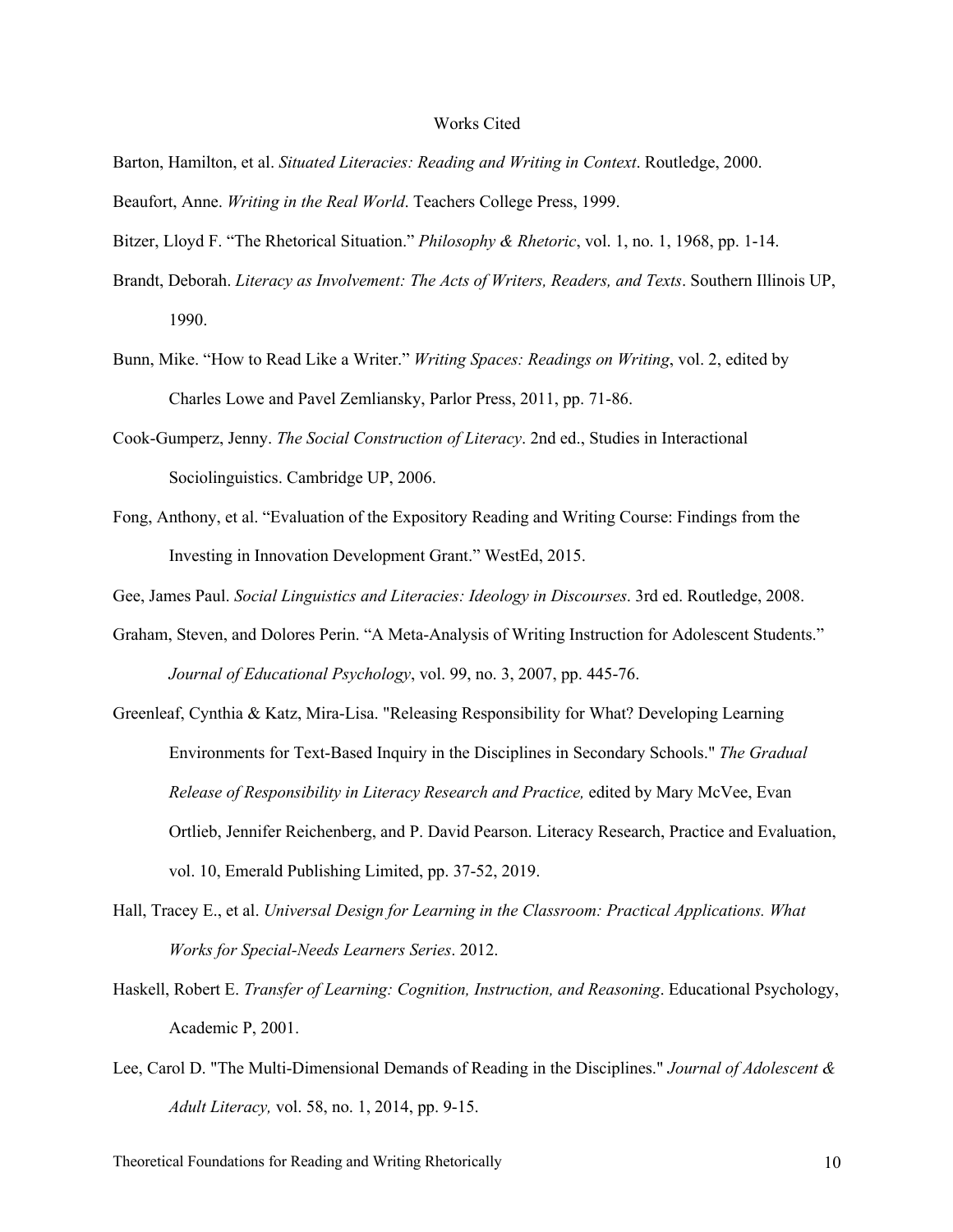Meyer, Anne, et al. *Universal Design for Learning*. CAST Professional Publishing, 2014.

- Naceur, Abdelmajid, and Ulrich Schiefele. "Motivation and Learning The Role of Interest in Construction of Representation of Text and Long-term Retention: Inter- and Intraindividual Analyses." *European Journal of Psychology of Education,* vol. 20, no. 2, 2005, 155-70.
- National Research Council. *Education for Life and Work: Developing Transferable Knowledge and Skills in the 21st Century.* Committee on Defining Deeper Learning and 21st Century Skills, James W. Pellegrino and Margaret L. Hilton, Editors. Board on Testing and Assessment and Board on Science Education, Division of Behavioral and Social Sciences and Education. The National Academies Press, 2012.
- Novack, Katie and David H. Rose. *UDL Now! A Teacher's Guide to Applying Universal Design for Learning in Today's Classrooms*. 2nd ed., CAST Professional Publishing, 2016.
- Paris, Django, and H. Samy Alim, editors. *Culturally Sustaining Pedagogies: Teaching and Learning for Justice in a Changing World*. Teachers College Press, 2017.
- Perkins, David N, and Gavriel Salomon. "Knowledge to Go: A Motivational and Dispositional View of Transfer." *Educational Psychologist: New Conceptualizations of Transfer of Learning* 47.3 (2012): 248-58.
- Rand Corp., Santa Monica, Ca. Science Technology Policy Inst. *Reading for Understanding: Toward an R&D Program in Reading Comprehension*. Distribution Services, RAND, 2002.
- Ryder, Phyllis Mentzell. "Rhetorical Analysis in the Real World." *Writing Commons*, writingcommons.org/article/rhetorical-analysis-in-the-real-world-a-useful-thinking-tool/, Accessed 13 February 2019.
- Schoenbach, Ruth, et al. *Reading for Understanding: How Reading Apprenticeship Improves Disciplinary Learning in Secondary and College Classrooms. 2nd ed.*, Jossey-Bass, 2012. Schoenbach, Ruth, et al. *Leading for Literacy: A Reading Apprenticeship Approach*. Jossey-Bass, 2017. Scribner, Cole, and Cole, Michael. *The Psychology of Literacy*. Harvard UP, 1981.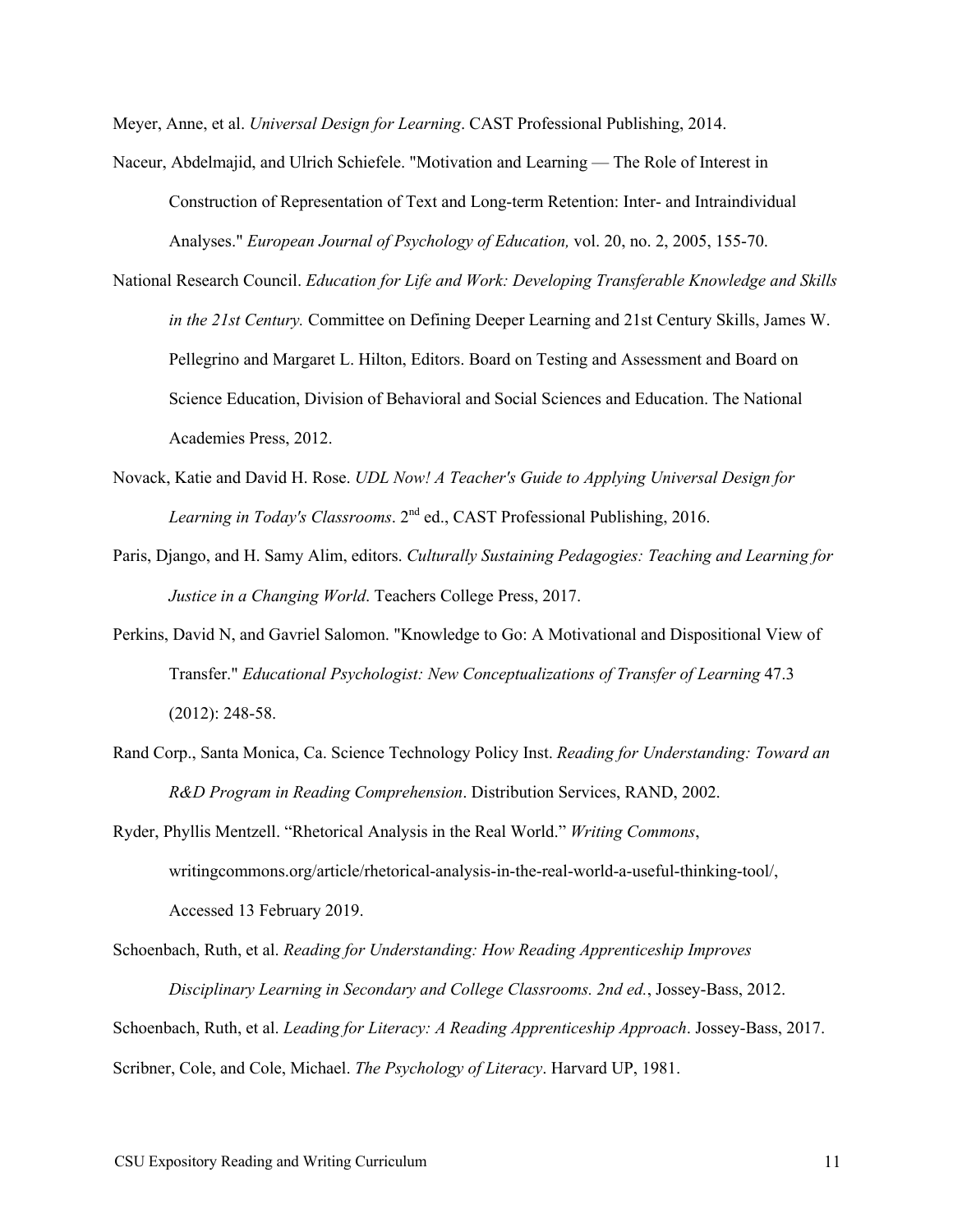- Street, Brian V. *Literacy in Theory and Practice*. Cambridge Studies in Oral and Literate Culture, vol. 9, Cambridge UP, 1985.
- Vygotsky, Lev, and Cole, Michael. *Mind in Society: The Development of Higher Psychological Processes*. Harvard UP, 1978.
- Wardle, Elizabeth. "Understanding 'Transfer' from FYC: Preliminary Results of a Longitudinal Study." Writing Program Administration, vol. 31, no. 1/2, 2007, pp. 65-85.
- Yancey, Kathleen Blake, et al. "Writing Across College: Key Terms and Multiple Contexts as Factors Promoting Students' Transfer of Writing Knowledge and Practice." *The WAC Journal*, vol. 29, 2018, pp. 42-63.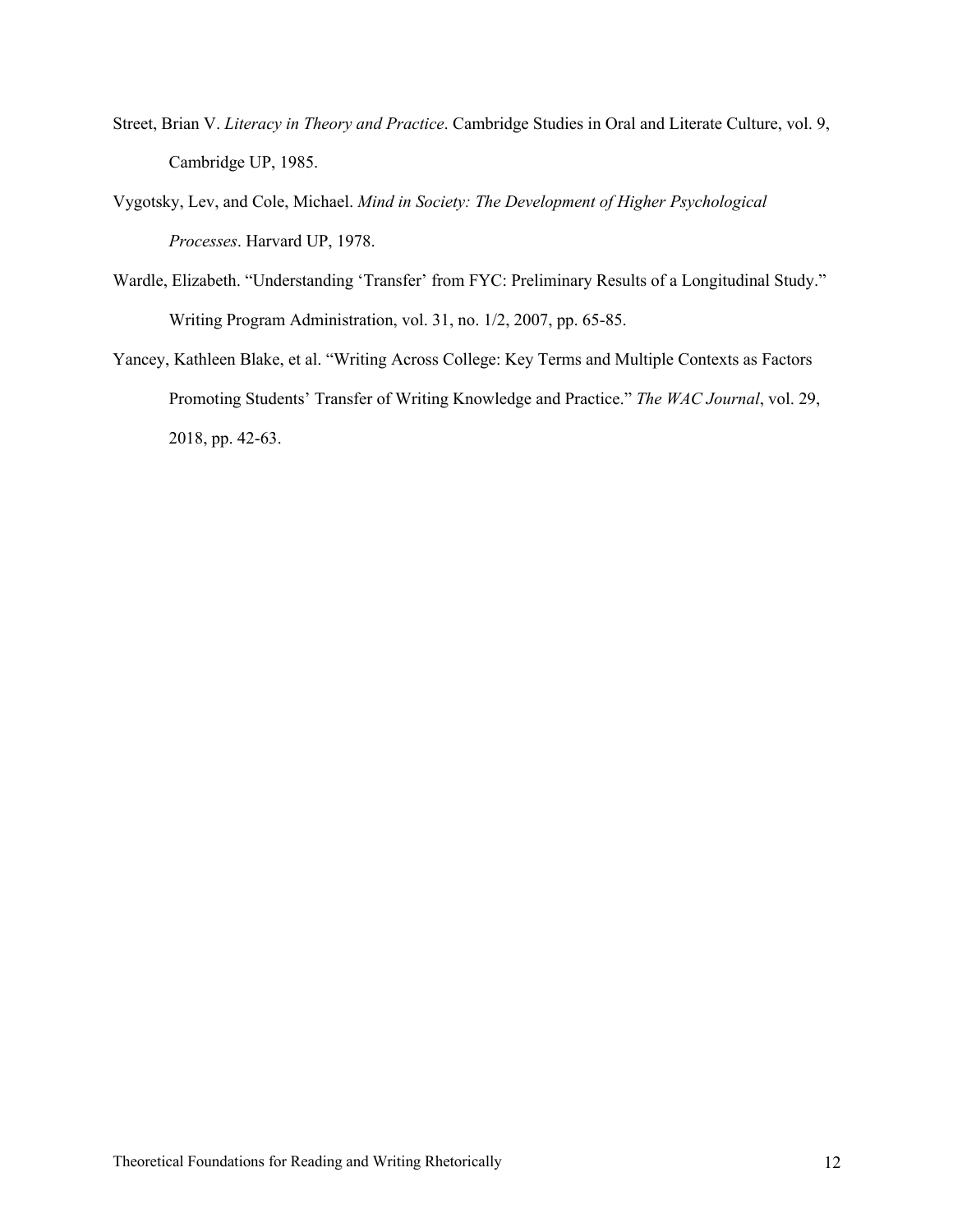#### Works Consulted

- Applebee, Arthur N. *Curriculum as Conversation: Transforming Traditions of Teaching and Learning.* U of Chicago P,1996.
- Applebee, Arthur N., Judith A. Langer, Martin Nystrand, and Adam Gamoran. "Discussion- based Approaches to Developing Understanding: Classroom Instruction and Student Performance in Middle and High School English." *American Education Research Journal,* 40, 2003, pp. 685– 730.
- Bawarshi, Anis S., and Mary Jo. Reiff. *Genre: An Introduction to History, Theory, Research, and Pedagogy*. Reference Guides to Rhetoric and Composition, Parlor, WAC Clearinghouse, 2010.
- Brynelson, Nancy, Jennifer Fletcher, and Nelson Graff. "From High School Curriculum to Literacy Network: Transforming High School English Teaching in California." *Journal of Adolescent & Adult Literacy,* vol. 62, no. 6, 2019, pp. 681-85.
- CAST. "Universal Design for Learning Guidelines Version 2.2." CAST, 2018, udlguidelines.cast.org/binaries/content/assets/udlguidelines/udlg-v2-2/udlg\_graphicorganizer\_v2-2\_numbers-yes.pdf. Accessed 11 May 2018.
- Coiro, Julie. *Handbook of Research on New Literacies*. Lawrence Erlbaum Associates/Taylor & Francis Group, 2008.
- Fisher, Douglas B., and Nancy E. Frey. *Better Learning Through Structured Teaching: A Framework for the Gradual Release of Responsibility.* Association for Supervision and Curriculum Development, 2008.
- Fisher, Douglas B., and Nancy E. Frey. *Improving Adolescent Literacy: Content Strategies at Work.* 3rd ed., Pearson, 2012.
- Frey, Nancy. *Collaborative Conversations: Speaking and Listening in Secondary Classrooms.*  SchoolsMovingUp, WestEd, www. schoolsmovingup.net/cs/smu/view/e/5306, 13 Feb. 2013, Webinar.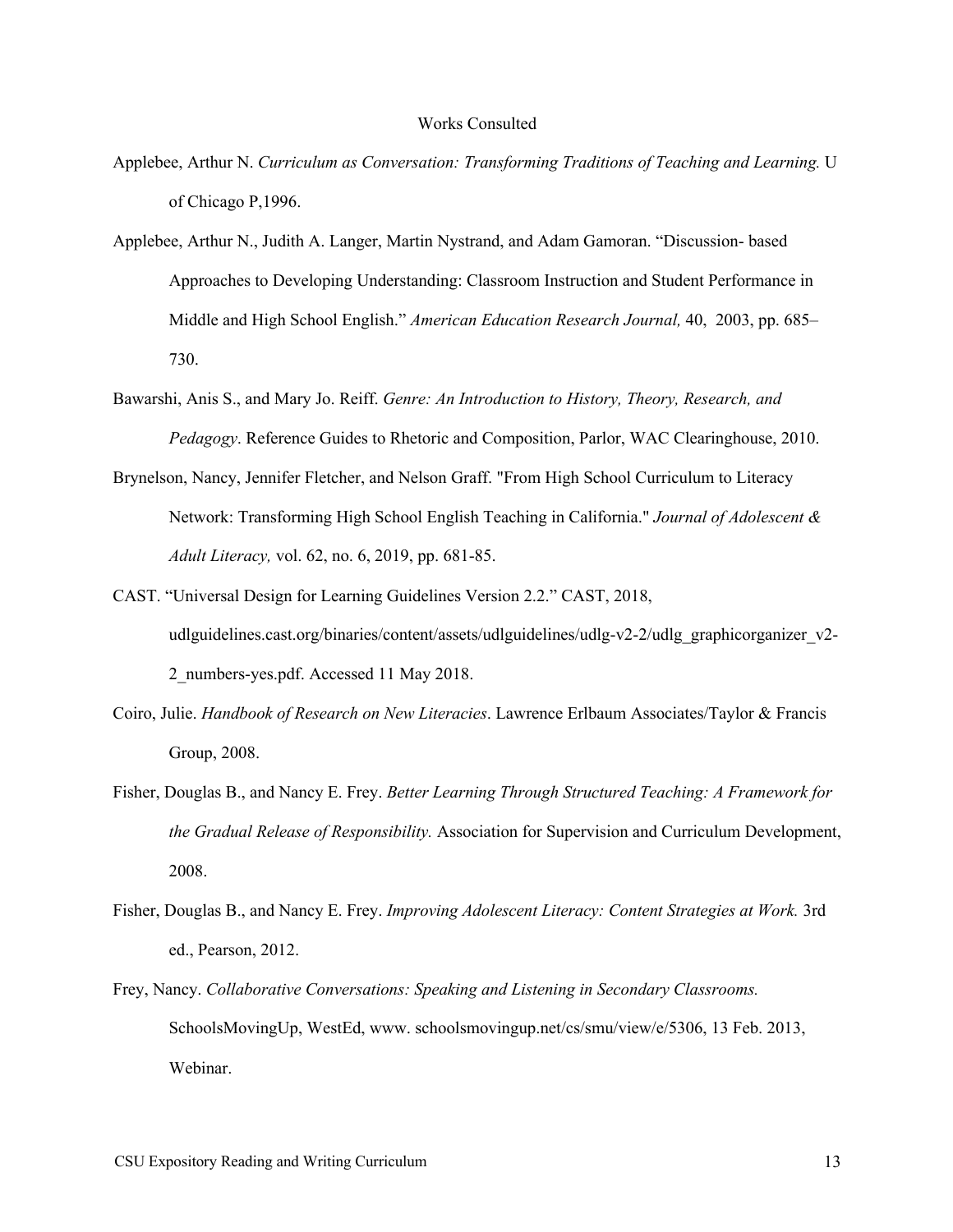- Frey, Nancy, et al. P*roductive Group Work: How to Engage Students, Build Teamwork, and Promote Understanding.* Association for Supervision and Curriculum Development, 2009.
- Greenleaf, Cynthia, Mira‐Lisa Katz, and Aaron Wilson. "Designing Literacy Leadership: Fractal Motifs for Teaching and Learning." *Journal of Adolescent & Adult Literacy,* vol. 62, no. 1, 2018, pp. 105-09.
- Hammond, Zaretta, and Yvette Jackson. *Culturally Responsive Teaching and the Brain: Promoting Authentic Engagement and Rigor among Culturally and Linguistically Diverse Students*. Sage Publications, 2015.
- Katz, Mira-Lisa, Brynelson, Nancy, and Edlund, John. "Enacting Rhetorical Literacies: The Expository Reading and Writing Curriculum in Theory and Practice." *Theoretical Models and Processes of Literacy*, 7<sup>th</sup> ed., edited by Donna Alvermann, Norman Unrau, and Misty Sailors, Routledge, 2019, pp. 533-62.
- Lee, Carol D., and Anika Spratley. *Reading in the Disciplines: The Challenges of Adolescent Literacy. Final Report from Carnegie Corporation of New York's Council on Advancing Adolescent Literacy*. Carnegie Corporation of New York, 2010, pp. 1-34.
- McCann, Thomas M. *Transforming Talk into Text: Argument Writing, Inquiry, and Discussion, Grades 6-12*. Language and Literacy Series, Teachers College Press, 2014.
- Minor, Cornelius. *We Got This.: Equity, Access, and the Quest to Be Who Our Students Need Us to Be*. Heinemann, 2019.
- Novak, Katie, and David H. Rose. *UDL Now!: A Teacher's Guide to Applying Universal Design for Learning in Today's Classrooms*. Revised & Expanded ed. Cast Professional, 2016.
- Nystrand, Martin. *Opening Dialogue: Understanding the Dynamics of Language and Learning in the English Classroom.* Teachers College P, 1997.
- Rogers-Shaw, Carol, Davin J Carr-Chellman, and Jinhee Choi. "Universal Design for Learning: Guidelines for Accessible Online Instruction." *Adult Learning,* vol. 29, no. 1, 2018, pp. 20-31.